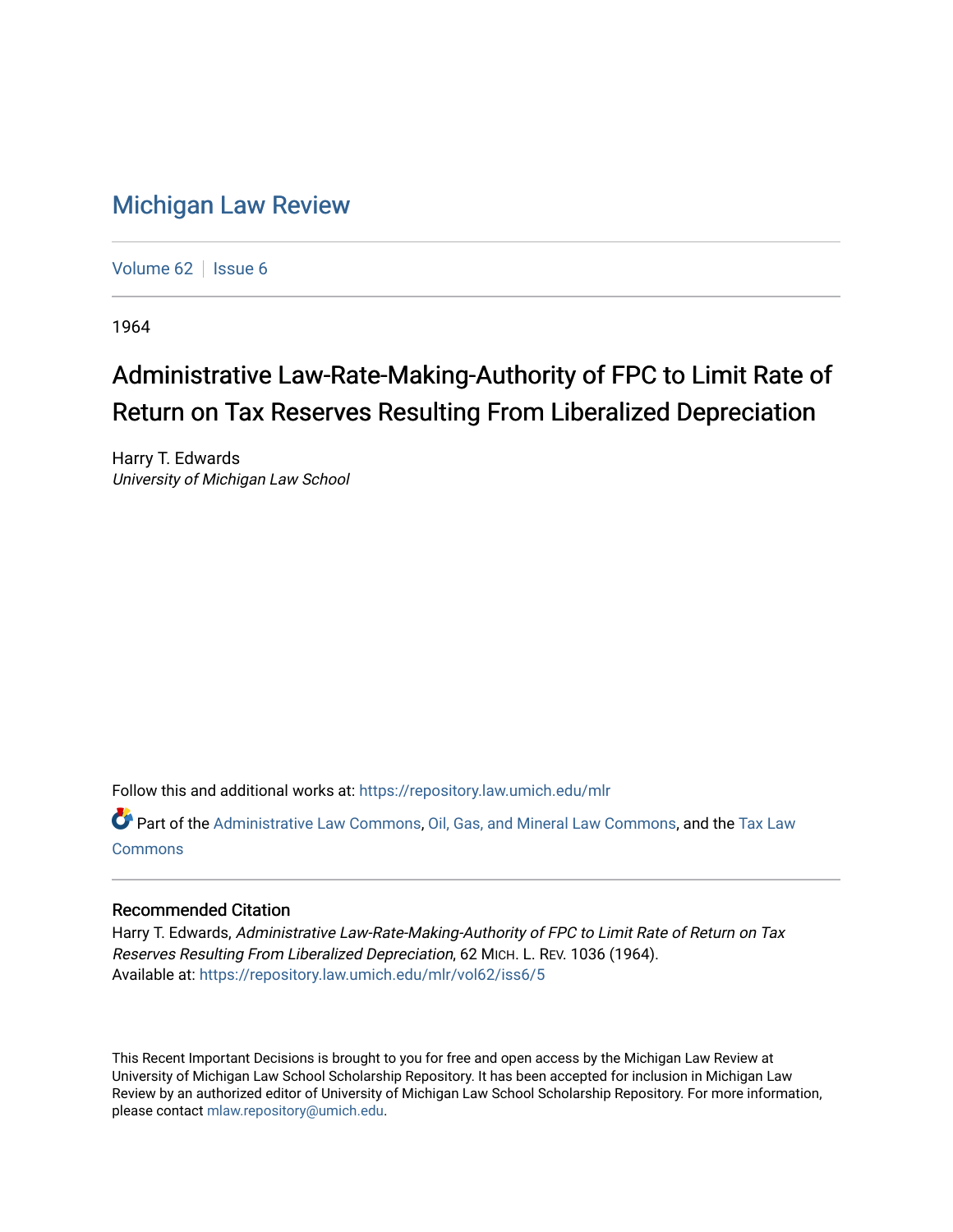## RECENT DECISIONS

ADMINISTRATIVE LAW-RATE-MAKING-AUTHORITY OF FPC TO LIMIT RATE OF RETuRN oN TAX REsERVES REsuLTING FRoM UsE OF LIBER· ALIZED DEPRECIATION-Plaintiff, a natural gas pipeline company, filed a petition for review of a Federal Power Commission ruling in a rate proceeding under section 4(e) of the Natural Gas Act.1 Plaintiff argued that Congress did not intend tax deferrals arising from liberalized depreciation<sup>2</sup> to be shared by producers and consumers and that, consequently, accumulated tax reserves<sup>3</sup> should be included in the company's rate base at an ordinary rate of return.<sup>4</sup> The FPC ruled that the petitioner could include its tax reserves in the rate base, but that the rate of return on the reserves would be limited to one and one-half percent.5 On review of the order, *held,* affirmed, by a five-to-four decision. The FPC may fix any rate of return on tax reserves so long as it gives the company an incentive to use liberalized depreciation.6 *Panhandle E. Pipe Line Co. v. FPC,* 316 F.2d 659 (D.C. Cir.), *cert. denied,* 375 U.S. 881 (1963).

1 52 Stat. 822 (1938), as amended, 15 U.S.C. § 717c(e) (Supp. IV, 1963). Section 4 provides that any increase in previously authorized rates must first be filed with the Commission, which has the authority to investigate the reasonableness of new rates.

2 An example of the "liberalized depreciation" permitted by the Internal Revenue Code is the "declining-balance" method. It permits a uniform rate of deduction **against**  the unrecovered basis of the depreciable property. The percentage or rate used may equal, but not exceed, twice the rate that would have been used under the "straight-line" method of depreciation. (Under the straight-line method of depreciation, the cost basis of the property, less its estimated salvage value, is deducted from gross income in equal installments over the period of the estimated useful life of the property.) INT. REv. CODE OF 1954, § 167. Thus, for a machine costing \$10,000 with an expected useful life of ten years, the first year's depreciation deduction allowance will be 20% (twice the straight-line rate of 10%) of \$10,000 (original cost), or \$2,000; the second year's allowance will be 20% of \$8,000 (the unrecovered cost), or \$1,600; the third year's allowance will be 20% of \$6,400, or \$1,280; and so forth. The result is that 40 to 50% of the cost of a depreciable asset is written off in the first quater of the asset's life. S. REP. No. 1622, 83d Cong., 2d Sess. 25 (1954).

<sup>3</sup>Reserves are generated by the accelerating effect of the "declining-balance" method of depreciation, which temporarily frees accumulations for taxes so that they may be channeled into capital investment. See note 2 *supra.* In theory, the resulting reserves are said to be "tax deferrals." El Paso Natural Gas Co. v. FPC, 281 F.2d 567, 573 (5th Cir. 1960), *cert. denied,* 366 U.S. 912 (1961).

<sup>4</sup>The return is computed as the product of the rate base multiplied by a reasonable rate of return expressed as a percentage of that rate base. Francis, *Rate Regulation of Natural Gas Companies by the Federal Power Commission,* 19 I.Aw 8: CoNTEMP. PROB. 413, 419 (1954).

<sup>5</sup>See principal case at 660.

<sup>6</sup>The dissent argued that the decision violated the plain mandate of Congress and defied established precedent. Principal case at 666. On February 2, 1964, the FPC held that a pipeline the value of whose depreciable assets was stable or increasing would no longer be permitted to normalize its taxes. Alabama-Tenn. Natural Gas Co., 32 U.S.L. WEEK 2402 (Feb. 2, 1964) (two commissioners dissenting). In light of the holding of the court in the principal case respecting the policy of INT, REv. CODE OF 1954, § 167 as to the encouragement of capital development, it may be doubted whether the *Alabama-Tenn. Natural*  case will be affirmed on judicial review. In any event, the FPC was not the only federal agency that had embraced normalization. The CAB, for example, permits normalization

[ 1036]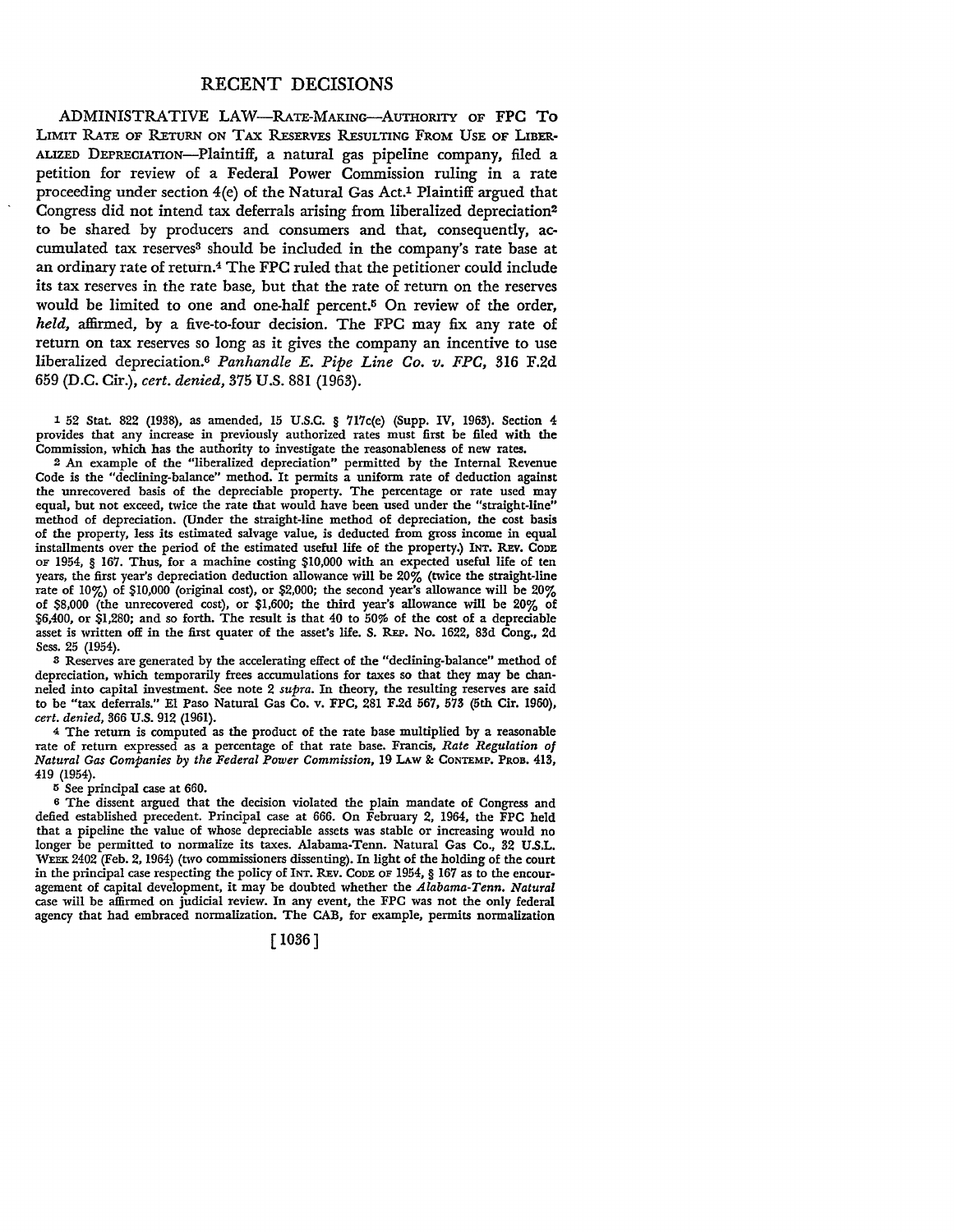When the Natural Gas Act was passed in 1938, it gave the FPC broad powers to regulate the transportation and sale of natural gas in interstate commerce.7 The Commission was empowered to fix "just and reasonable" rates for the sale of natural gas,<sup>8</sup> and to determine "proper and adequate rates of depreciation and amortization" for a natural gas company.9 The Natural Gas Act was unquestionably passed with an intention of protecting the consumer,10 and the courts have generally given the FPC free rein to regulate the industry in any way that it sees fit to achieve this goal.11

The Commission has usually regulated pipelines' rates by the traditional rate base cost-of-service method.12 Generally, there are four necessary steps in the rate-making process.13 First, the original cost of plant and equipment, less accrued depreciation, is added to working capital to determine the rate base.14 Second, operating costs are calculated on the basis of costs incurred during an adjusted "test period."15 Third, a fair rate of return is determined in the light of such factors as risk, interest and dividend rates, and costs associated with marketing securities and raising capital.16 The rate base is multiplied by the rate of return, and to that product is added the operating cost; the sum thus arrived at is the gross income which must be earned by the pipeline. Fourth, rates are fixed so as to ensure a return which approximates the computed gross income.

With the passage of the liberalized depreciation and accelerated amortization provisions in sections 167 and 168 of the Internal Revenue Code of 1954,17 the Commission was confronted with the problem of how to implement the intention of Congress as expressed in the new tax law18 and still comply with the mandates of the Natural Gas Act. The initial

of taxes on the ground of effectuation of the congressional intent behind INT. REV. CODE OF 1954, §§ 167 and 168, though it does not allow the inclusion of reserves resulting from normalization in an airline's rate base. General Passenger Fare Investigation, Hearing Examiner's Initial Decision, Doc. 8008 *et al.,* CAB, May 27, 1959, at 155-62.

7 Natural Gas Act § 1, 52 Stat. 821 (1938), 15 U.S.C. § 717 (1958).

s Natural Gas Act § 5, 52 Stat. 823 (1938), 15 U.S.C. § 717d (1958).

<sup>9</sup>Natural Gas Act§ 9(a), 52 Stat. 826 (1938), 15 U.S.C. § 717h(a) (1958).

10 See Natural Gas Act § l(a), 52 Stat. 821 (1938), 15 U.S.C. § 717(a) (1958). See generally Douglas, *The Case for the Consumer of Natural Gas,* 44 GEo. L.J. 566 (1956).

11 "[W]hen the Commission's order is challenged in the courts, the question is whether that order 'viewed in its entirety' meets the requirements of the Act  $\dots$ . If the total effect of the rate order cannot be said to be unjust  $\ldots$  judicial inquiry under the Act is at an end  $\dots$ . It is the product of expert judgment which carries a presumption of validity." FPC v. Hope Natural Gas Co., 320 U.S. 591, 602 (1944).

12 See, *e.g.,* City of Lexington v. FPC, 295 F.2d 109 (4th Cir. 1961).

13 Sec generally BAUER, TRANSFORMING PUBLIC UTILlTY REGULATION 3-115 (1950).

H See Francis, *supra* note 4, at 420.

15 See id. at 418.

16 See CLEMENS, ECONOMICS AND PUBLIC UTILITIES 153, 218 (1950).

17 The provisions for accelerated amortization of emergency facilities in § 168 were adopted prior to 1954. Int. Rev. Code of 1939, § 124A.

18 Congress expressed two main purposes underlying the new depreciation policy: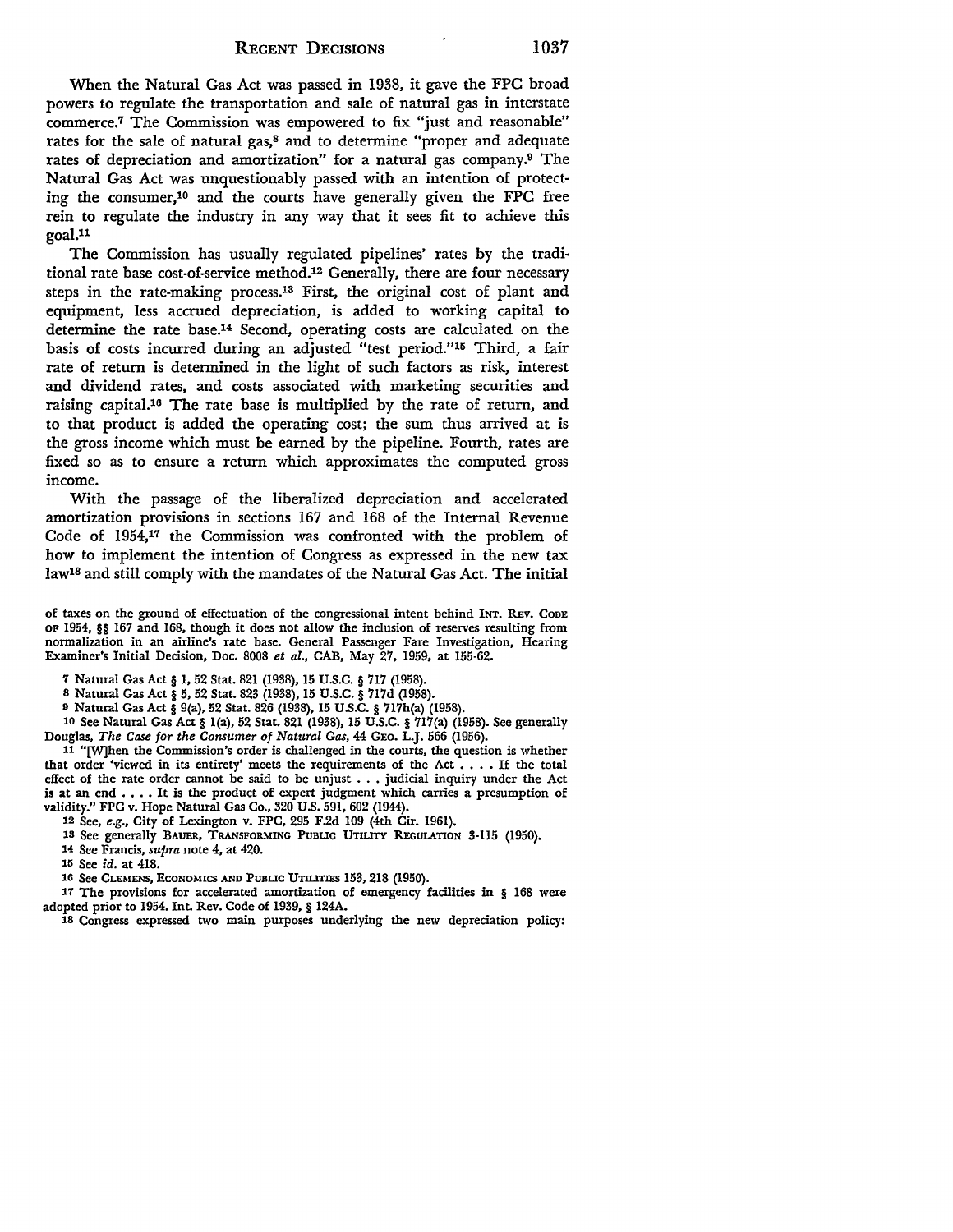solution to the problem came in 1954 when the FPC ruled that a pipeline could charge to operating expenses its "normalized taxes," and that accruals for taxes in excess of those actually paid were to be included in the rate base.19 The normalization process permitted natural gas companies to use the straight-line method of depreciation in fixing rates, while using the declining-balance method in computing the amount of taxes to be paid.20 The decision was reversed on other grounds in *City of Detroit*   $v.$   $FPC<sub>1</sub><sup>21</sup>$  but the court upheld the Commission's ruling with respect to normalization of taxes.22 In a later decision,23 the FPC accorded to liberalized depreciation under section 167 of the Code the same treatment which the *City of Detroit* case had given to accelerated amortization under section 168.

The inclusion of the liberalized depreciation provisions in the Internal Revenue Code caused some writers<sup>24</sup> to comment that section 167 would result in substantial "tax savings" to a business that had a rate of expansion which exceeded its rate of retirement of depreciable assets.25 The FPC26 and the courts<sup>27</sup> were forced to consider the problem, and both have consistently taken the position that the use of liberalized depreciation results in "tax deferrals" rather than "tax savings."28 By using the tax deferral theory, the FPC has been able to justify its inclusion of tax reserves in the rate base. The Commission has ruled that normalization is simply an application of customary accrual accounting, with provision being made for higher tax expenses anticipated in the later life of a depreciable asset.29 Dissenting in a leading FPC decision,3° Commissioner Connolle criti-

(1) to create incentive to "maintain the present high level of investment in plant and equipment," in order to promote "economic growth, increased production, and a higher standard of living"; (2) to enact a method of depreciation which "results in a timing of allowances more in accord with the actual pattern of loss of economic usefulness." **H.R.**  REP. No. 1337, 83d Cong., 2d Sess. 22-24 (1954).

19 Panhandle E. Pipe Line Co., 13 F.P.C. 53 (1954).

20 See, *e.g.,* Amere Gas Util. Co., 15 F.P.C. 760, 781-82 (1956).

21 230 F.2d 810 (D.C. Cir. 1955), *cert. denied,* 352 U.S. 829 (1956).

22 *Id.* at 821-22.

23 Amere Gas Util. Co., 15 F.P.C. 760 (1956).

24 See Brown, *The New Depreciation Policy Under the Income Tax: An Economic Analysis,* 8 NAT'L TAX J. 81 (1955); Eisner, *Depreciation Under the New Tax Law,* **33**  HARv. Bus. REv. 66 (1955). *Contra,* Guercken, *Economic and Regulatory Aspects of Accelerated Depreciation,* 58 Pun. UTIL. FORT. 145 (1956).

25 See Eisner, *supra* note 24, at 67-69.

26 See, *e.g.,* Amere Gas Util. Co., 15 F.P.C. 760 (1956).

*21* See City of Lexington v. FPC, 295 F.2d 109 (4th Cir. 1961); El Paso Natural Gas Co. v. FPC, 281 F.2d 567 (5th Cir. 1960).

28 The Fourth Circuit has held that the tax savings theory is based on speculative considerations and is too tenuous to be advanced seriously as factual reality. City of Lexington v. FPC, *supra* note 27, at 114. *But see* Alabama-Tenn. Natural Gas Co., 32 U.S.L. WEEK 2402 (FPC 1964).

29 Treatment of Federal Income Taxes as Affected by Accelerated Amortization, 12 F.P.C. 369 (1953).

so Amere Gas Util. Co., 15 F.P.C. 760, 783 (1956) (dissenting opinion).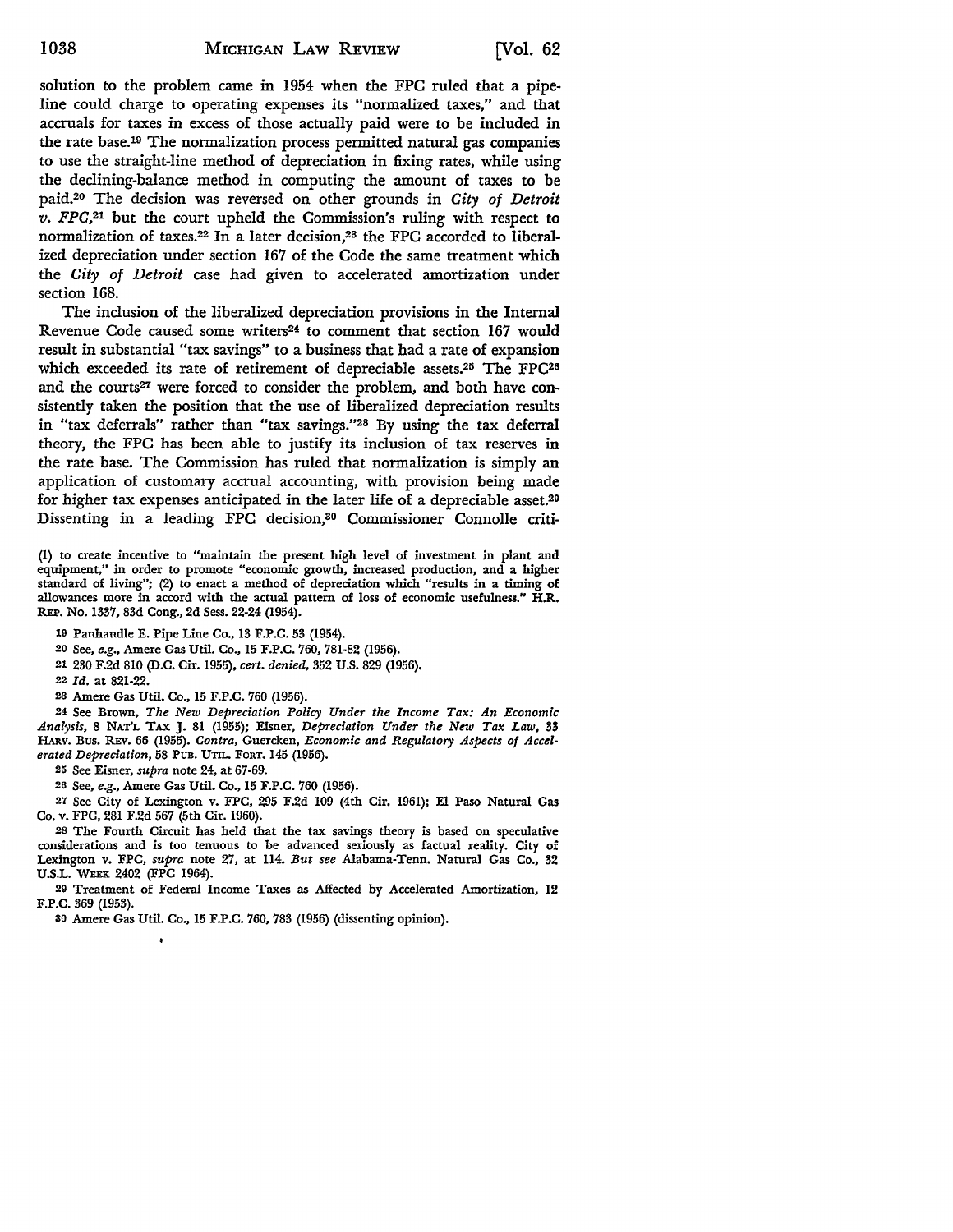cized this view and argued that tax accruals would result in huge savings for the pipelines. Implicit in the argument made by Commissioner Connole was the assumption that the pipelines will continue to grow each year and that capital retirements will not exceed new capital investment.<sup>31</sup> Thus, given the foregoing assumption, where new depreciable assets are added each year in the same amount (or in successively increasing amounts), the yearly depreciation under any liberalized method will never be exceeded by the straight-line charge.32 Consequently, actual taxes will always be lower than normalized taxes, and consumers will be charged higher rates to provide for so-called "deferred" taxes which will never materialize.33

Subsequently, as evidenced by *Northern Natural Gas Co.*,<sup>34</sup> the FPC apparently became convinced that "deferred taxes" might actually contain an element of tax savings. The Commission found that "accruals [for taxes] in the year 1959 by natural gas pipeline companies  $\ldots$  aggregate[d]  $\ldots$ \$39,000,000; and total accruals ... [in March 1961] approach[ed] \$110,- 000,000."<sup>35</sup> Since this was the first time the Commission had seriously considered the problem of increasing tax reserves, it had no precedent to rely on. There were at least two alternatives available to the FPC: either to deduct the reserves from the rate base36 or to limit the rate of return on the reserves. In light of the congressional pronouncements in the legislative history of section 167,37 the Commission was undoubtedly reluctant to deduct the accrual for taxes from the rate base, and thereby prevent the pipeline from investing any of the funds held in reserve. However, the findings in the *Northern Natural Gas* case indicated that, if a full rate of return were allowed on the tax reserves, the consumer would be charged with additional taxes resulting from the earnings on the reserve.38 The most effective way to allow the pipeline to reap the benefits of liberalized depreciation and still enforce the consumer-oriented mandates of the Natural Gas Act was to lower the rate of return on the tax reserves. In the principal case, the FPC allowed an over-all return of six and one-quarter percent on the total rate base, reflecting a rate of return of one and one-half

31 *Ibid.* 

32 See Brown, *supra* note 24, at 85-86.

83 For an excellent comparison of the long-range effects of the declining balance method of depreciation and the straight-line method in cases where there is a continuous rate of capital expansion, see Eisner, *supra* note 24, at 68-71.

84 25 F.P.C. 431 (1961).

35 *Id.* at 434.

30 Some state commissions have in fact deducted tax reserves from the rate base. See, e.g., City of Alton v. Commerce Comm'n, 19 Ill. 2d 76, 165 N.E.2d 513 (1960).

37 See note 18 *supra.* 

38 The majority opinion argued: "[I]n the present case if the  $$3,376,740$  in  $\ldots$  [the] deferred tax account is neither deducted from the rate base nor included in the capital structure at less than 61/4 percent rate of return prescribed for Northern  $\dots$  it will  $\dots$ earn . . . approximately \$523,500.00 . . . . [T]his will increase its actual Federal income taxes by \$567,125.00. Since Northern is entitled to include its actual taxes in its cost of service, the ratepayer would be required to pay this additional sum . . . ." Northern Natural Gas Co., 25 F.P.C. 431, 437 (1961).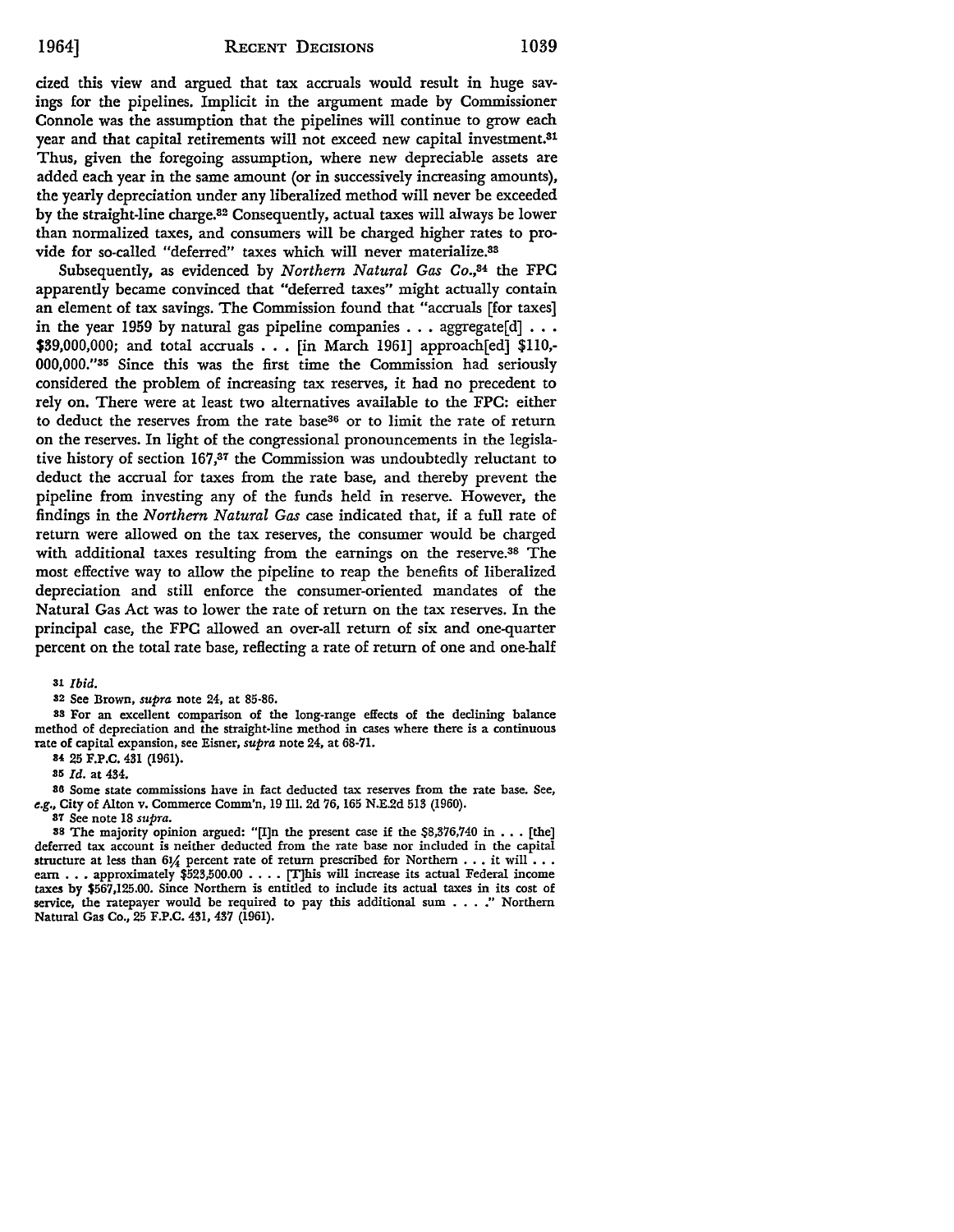percent on investment from the tax reserve and 6.46 percent on other investment.39 This clearly reaffirms the position taken by the Commission in the *Northern Natural Gas* case.

The *City of Detroit* opinion, which was relied on heavily by the minority in the principal case, appears to support the proposition that the tax deferrals are provided solely for the benefit of the pipelines and should be allowed a full rate of return.40 However, in the same decision, the court speculated that the treatment of accelerated depreciation then propounded by the FPC would "not allow Panhandle for rate purposes more than a fair return over the long period . . . . "41 In other words, the court was willing to allow a normal return on reserves so long as it proved to be "fair," and so long as it did not violate the rule "that the primary aim of the [Natural Gas Act] ... is 'to protect consumers against exploitation at the hands of natural gas companies.' "42 It became evident to the Commission in the *Northern Natural Gas* case that the tax benefits conferred by sections 167 and 168 of the Internal Revenue Code were creating real rate-making problems which were proving to be detrimental to the interests of consumers.43

There is nothing in the legislative history of section 167 of the Internal Revenue Code which would indicate that Congress intended to negate the otherwise clear mandates of the Natural Gas Act. The courts have continually recognized the authority of the FPC to consider all factors which are relevant to the determination of "just and reasonable" rates, and the Commission is statutorily and constitutionally free to use any rate-making formula it chooses, so long as the formula will allow the regulated company to maintain its financial integrity.44 In spite of this broad grant of administrative power, the FPC has seen fit to give the pipelines a greater opportunity to benefit from the tax savings afforded by liberalized depreciation than have many of the state public utilities commissions.45 It would seem that the FPC's view is the more realistic one, since there is no reason to deny pipelines the benefits of a tax law so long as the benefits received are not inconsistent with the consumers' interests.

In sanctioning the limit imposed on the rate of return on accrued tax

- 40 *Id.* at 666 (dissenting opinion of Miller, J.).
- 41 230 F.2d 810, 821 (D.C. Cir. 1955).

42 *Id.* at 815.

44 Cities Serv. Gas. Co. v. FPC, 155 F.2d 694 (10th Cir. 1946).

45 Many of the state commissions have advanced the argument that the utility should not be allowed to benefit from an interest-free loan from the rate-payers by getting a full return on tax reserves. E.g., Central Maine Power Co. v. Public Util. Comm'n, 153 Me. 228, 136 A.2d 726 (1957). Some commissions, though permitting normalization of taxes, have refused to allow the regulated companies to include the reserves in the rate base, City of Alton v. Commerce Comm'n, 19 Ill. 2d 76, 165 N.E.2d 513 (1960), while others have allowed only actual taxes paid to be charged against income, Montana-Dakota Util. Co., 102 N.W.2d 329 (N.D. 1960).

<sup>39</sup> Principal case at 660-61.

<sup>43</sup> See note 38 *supra.*